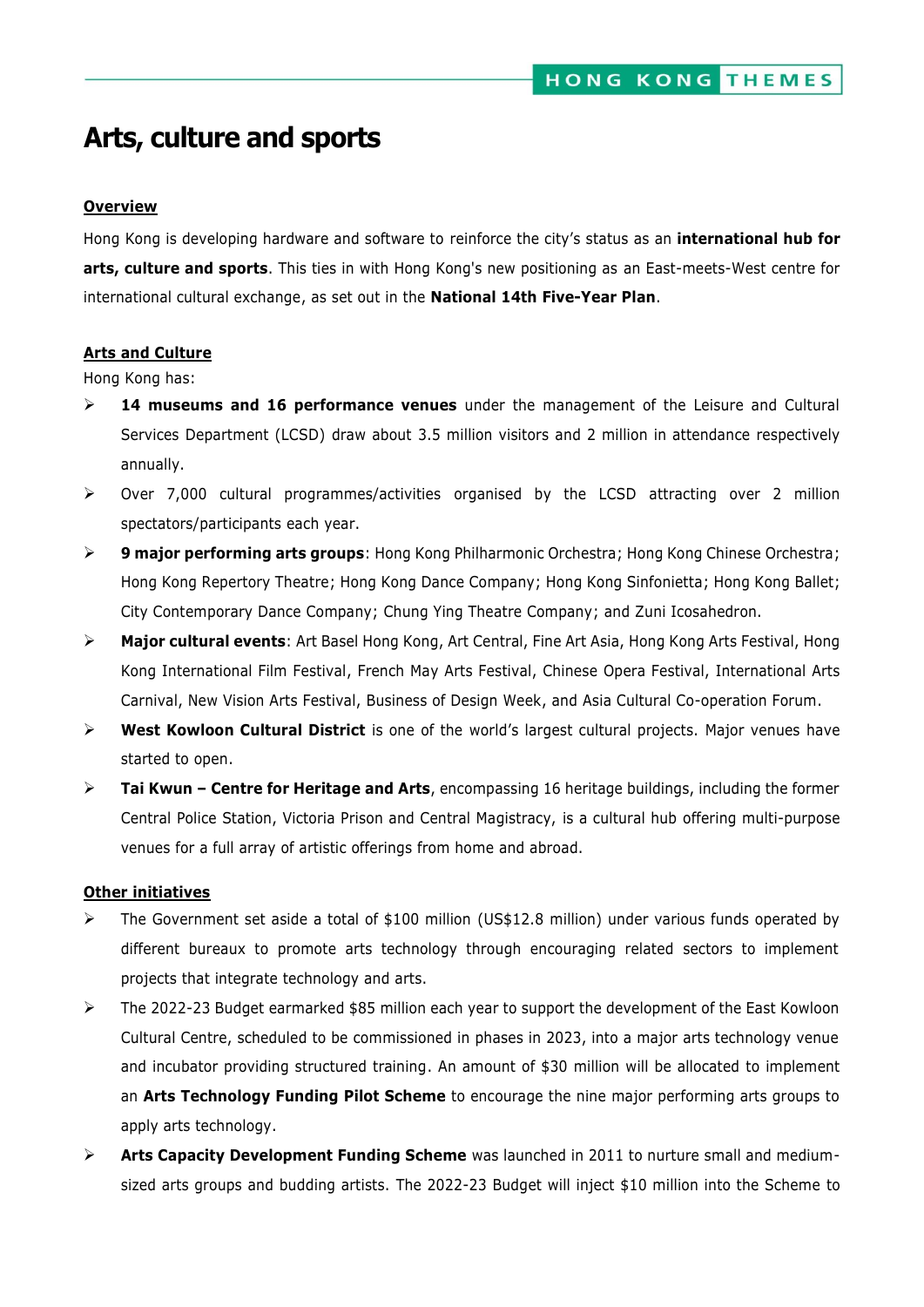encourage the arts groups to further explore the use of arts technology under the scheme.

- The 2022-23 Budget set aside \$70 million to upgrade facilities of performing arts venues under the LCSD.
- The Government will allocate \$42 million to organise the first **Hong Kong Performing Arts Market**  within two years.
- The 2021-22 Budget set aside \$169 million to take forward local cultural, heritage and creative tourism projects, such as the Yim Tin Tsai Arts Festival and the City in Time.
- The 2021-22 Budget injected an additional \$1 billion into the **CreateSmart Initiative** to drive the development of the creative industries.
- The Government allocated an additional \$900 million in 2021-22 for the **Art Development Matching Grants Scheme** to further promote sponsorship of cultural and arts from all sectors.
- The Government injected \$1 billion into the **Film Development Fund** (FDF) in May 2019 with a view to promoting further development of the local film industry through new and enhancement measures under the FDF.
- $\triangleright$  The Government will allocate \$37 million over the next 6 years to provide professional training for the conservation staff of the LCSD and the soon-to-open Hong Kong Palace Museum and increase the number of places under the museum trainee (conservation) programme and the summer internship programme.
- \$216 million was earmarked from 2018-19 to 2023-24 to continue the **arts administrators training scheme**.
- **Sham Shui Po Design and Fashion Project** to nurture young designers and support fashion design start-ups. Expected completion 2023-24.

## **Intangible Cultural Heritage**

- **Cantonese opera** first Hong Kong facet inscribed on UNESCO's "Representative List of the Intangible Cultural Heritage of Humanity", in September 2009.
- The 2022-23 Budget injected \$100 million into the **Cantonese Opera Development Fund** to support the long-term development of Cantonese opera.
- Twelve items of Intangible Cultural Heritage of Hong Kong are inscribed onto "**The National List of Intangible Cultural Heritage**": Cantonese opera; Hakka unicorn dance in Hang Hau in Sai Kung; Quanzhen temples Taoist ritual music; Cheung Chau Jiao Festival; Tai O dragon boat water parade; Yu Lan Festival of the Hong Kong Chiu Chow community; Mid-Autumn Festival – the Tai Hang fire dragon dance; Wong Tai Sin belief and customs; Tin Hau Festival in Hong Kong; herbal tea; the arts of the guqin (the craft of qin making); and Hong Kong cheongsam making technique.
- $\triangleright$  The above items, together with nanyin (southern tunes); spring and autumn ancestral worship of clans; Mid-Autumn Festival – the Pok Fu Lam fire dragon dance; Taoist ritual tradition of the Zhengyi school; sek pun (basin feast); Hong Kong-style milk tea making technique; paper crafting technique; Hong Kong kwan kwa wedding costume making technique; and bamboo theatre building technique, forms the **First "Representative List of Intangible Cultural Heritage of Hong Kong"**, which was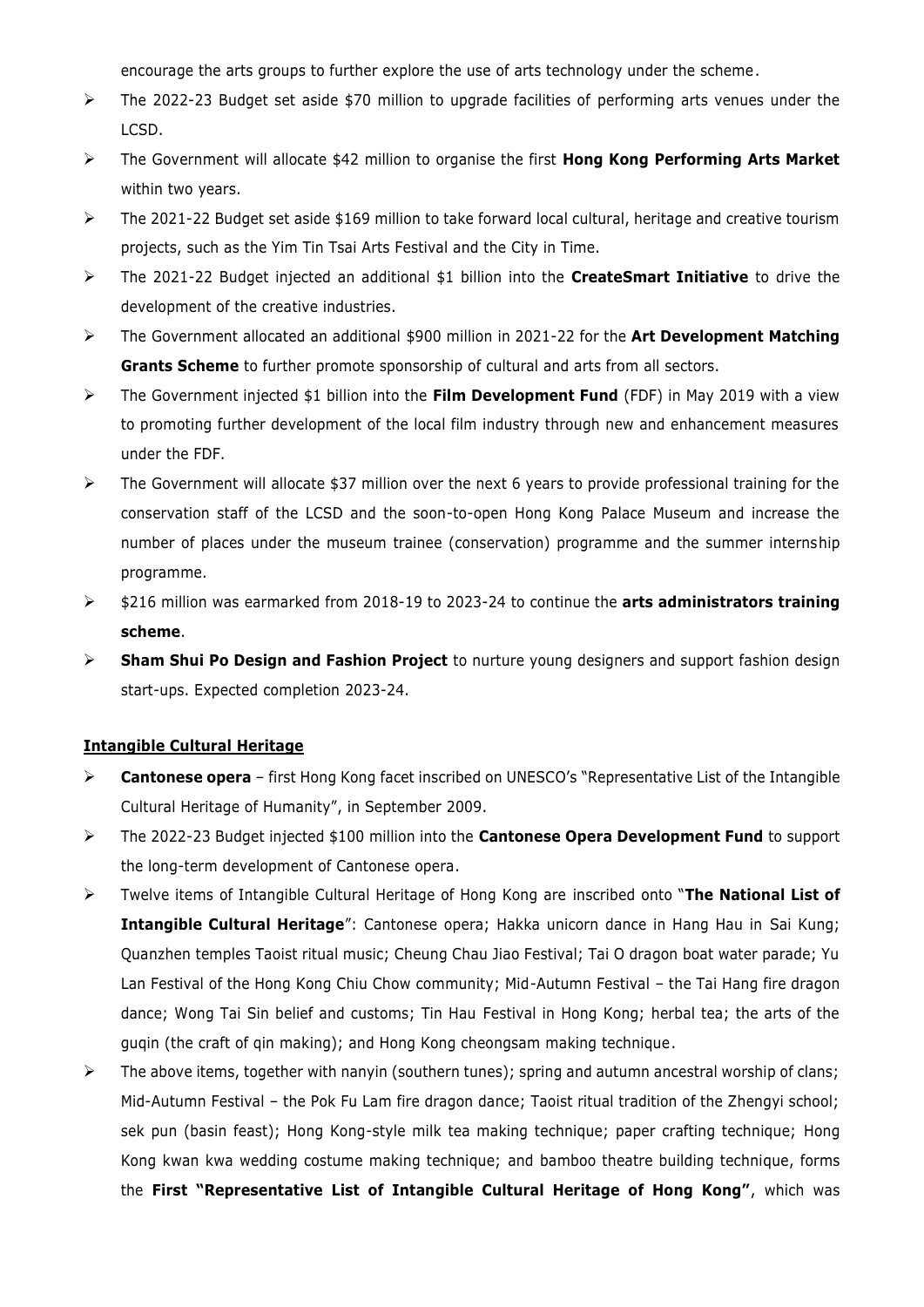announced in August 2017.

## **West Kowloon Cultural District**

West Kowloon Cultural District (WKCD) is one of the world's largest cultural infrastructure projects. Blending traditional local culture with international and contemporary elements, WKCD showcases the unique identity of Hong Kong as a metropolis where East meets West, and establishes Hong Kong as **one of the most vibrant arts and cultural hubs in the world**. Spanning 40 hectares along the shore of Victoria Harbour, WKCD offers **world-class integrated arts and cultural facilities**:

- **Xiqu Centre** a new landmark offering a superb platform for the production, education, preservation and promotion of Cantonese opera and other forms of Chinese traditional theatre.
- **Freespace** a creative venue for multiple forms of contemporary performing arts, where artists and audiences can exchange and explore new ideas.
- **Art Park** a quality open green space and a vibrant venue for open-air performances and other cultural programmes.
- **M+** Asia's first global museum of contemporary visual culture, exhibiting visual art, design and architecture, moving image, and Hong Kong visual culture of the 20th and 21st centuries.
- **Hong Kong Palace Museum** displaying invaluable artefacts from the Palace Museum that represent 5,000 years of historical Chinese art from the imperial courts (expected to open in July 2022).
- $\triangleright$  Lyric Theatre Complex a centre of excellence showcasing the best of Hong Kong and international dance and theatre productions (expected to be completed after 2024).

## **Invigorating Island South**

- Enhancing cultural and leisure facilities in Wong Chuk Hang, Aberdeen and Ap Lei Chau.
- $\triangleright$  Expediting the redevelopment/conversion of old industrial buildings in Wong Chuk Hang to provide more **operating space for arts and culture**.

## **Sports**

The Government is committed to promoting the development of sports in Hong Kong by adopting a threepronged approach: promoting sports in the community, supporting elite sports and promoting Hong Kong as a centre for major international sports events. The bulk of Government spending on sports development goes to the promotion of sports in the community, which accounts for over 80% of overall expenditure. Hong Kong has:

- 103 public **indoor sports centres** with an average usage rate of the main arenas at about 94% in 2021.
- 44 public **swimming pool complexes** with attendance of over 9.1 million in 2021.
- Around 32,000 **recreation and sports activities** for over 2 million participants annually.
- The Hong Kong Sports Institute (HKSI) has around 1,300 **athletes** (including around 540 full-time athletes) supporting elite sports training for 20 Tier A sports and 6 Tier A disability sports. The HKSI is taking forward the construction of the new facilities building and will strive for its completion in mid-2024.
- **Major sports events** include: Hong Kong Marathon, Hong Kong Sevens (rugby), FIVB Volleyball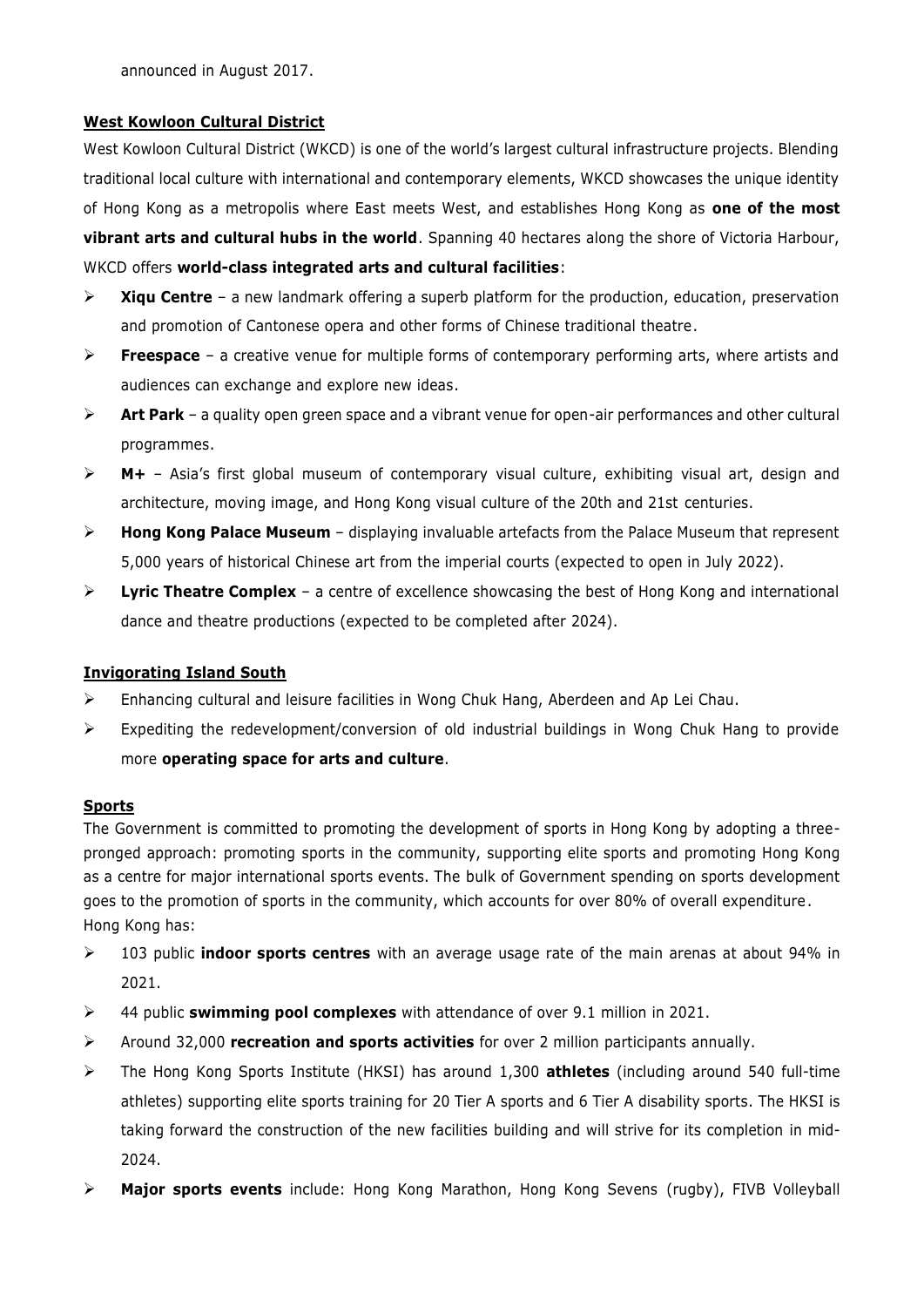Nations League, Hong Kong International Dragon Boat Races, Hong Kong Tennis Open, Harbour Race, Hong Kong Open Badminton Championships, Hong Kong Open (golf), UCI Track Cycling Nation Cup Hong Kong, China and Hong Kong Squash Open.

#### **Other initiatives**

- $\triangleright$  In August 2021, the Government announced that it would finance jointly with the Hong Kong Jockey Club Charities Trust the setting up of a \$300 million **Sports Science and Research Funding Scheme** with the aim of strengthening support in sports science and sports medicine to enhance the competitiveness of athletes at international sports events.
- $\triangleright$  The Government will continue to provide support for retired athletes and will allocate more resources to expand the existing Retired Athletes Transformation Programme. The target is to double the number of retired athletes joining the Programme within five years to provide them with more opportunities for career transformation.
- $\triangleright$  The Government will explore ways to further promote sports development through enhanced professionalism in the sports sector and development of sports as an industry, and discuss with the business and sports sectors on how to further support the **development of the sports industry** in Hong Kong.
- $\triangleright$  To support the further development of sports, the Government has substantially increased the yearly subvention for **the Sports Federation & Olympic Committee of Hong Kong, China** and over 60 **national sports associations** since 2020-21. The total amount of subvention will be increased progressively from about \$300 million in 2019-20 to more than \$500 million in 2023-24.
- $\triangleright$  To facilitate the formulation of policies to promote sports in the community, a territory-wide Physical Fitness Survey for the Community commenced in July 2021 to collect data on the physical conditions of Hong Kong people. The result of the survey is expected to be announced in the second half of 2022.

#### **Kai Tak Sports Park**

Occupying an area of about 28 hectares, the Kai Tak Sports Park (the Sports Park) is the largest sports infrastructure ever in Hong Kong. It will provide modern and multi-purpose sports and recreation facilities to foster sports development in Hong Kong. The Sports Park is targeted for completion in end 2023.

## **Shek O Water Sports Complex**

Exploring the development of a water sports centre at the rehabilitated Shek O Quarry site to provide advanced training facilities for athletes, including elite windsurfing training facilities for the exclusive use of the HKSI, and water sports enthusiasts. The target is to complete the project in about five years.

#### **Wong Chuk Hang Sports Complex**

The feasibility of redeveloping the existing sports ground, sports centre, recreation ground and swimming pool facilities in Wong Chuk Hang will be studied to optimise the "single site, multiple use" model.

#### **Five-Year Plan for Sports and Recreation Facilities**

The Government announced in 2017 a Five-Year Plan for Sports and Recreation Facilities which covers 26